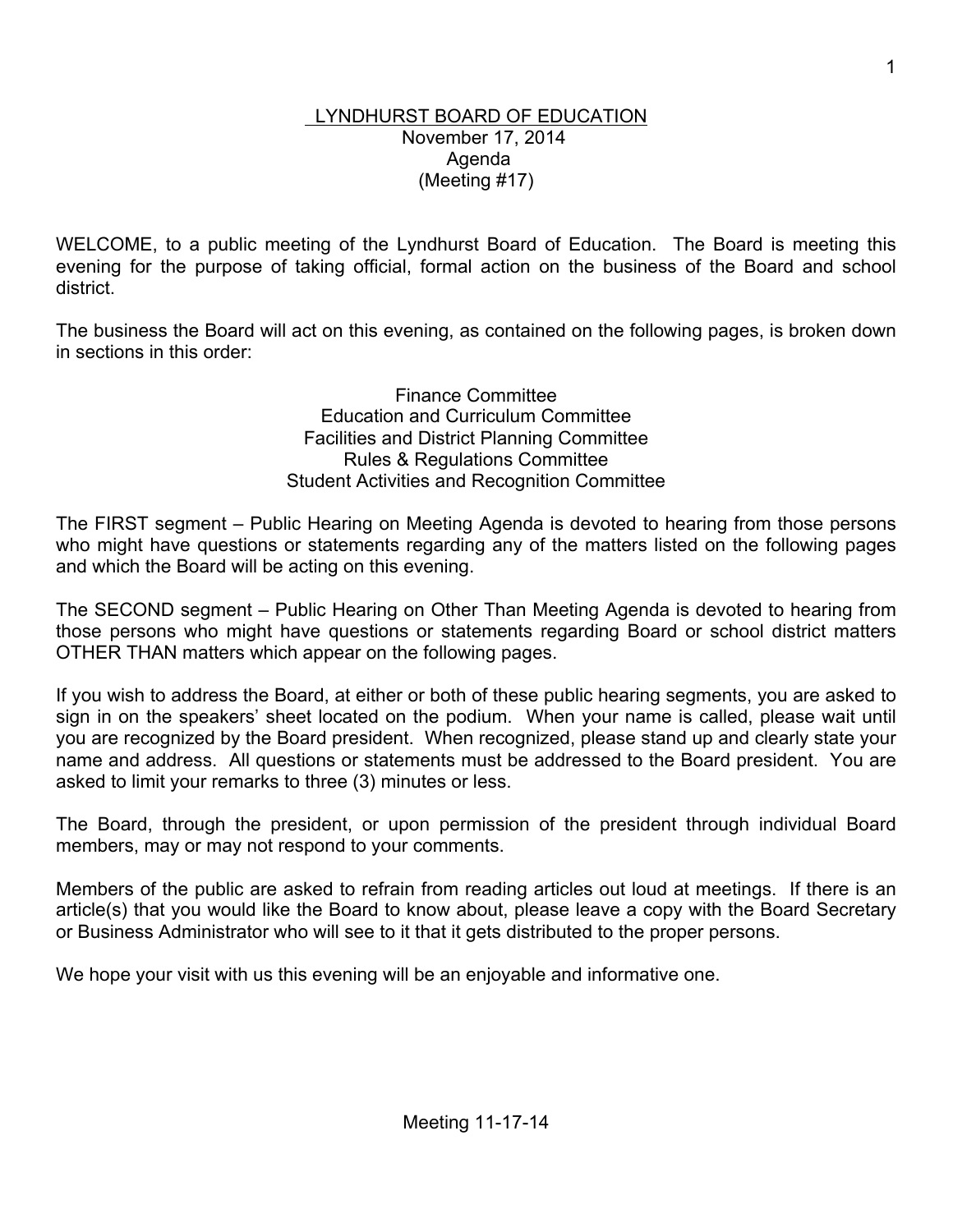## AGENDA

- 1. CALL TO ORDER
- 2. SALUTE TO FLAG
- 3. ROLL CALL
- 4. PRESIDING OFFICER'S MEETING NOTICE STATEMENT
- 5. APPROVAL OF MINUTES Meeting #16 October 20, 2014
- 6. PUBLIC HEARING ON MEETING AGENDA
- 7. BOARD DISCUSSION & FORMAL BUSINESS AGENDA
- 8. UNFINISHED BUSINESS
- 9. NEW BUSINESS
- 10. SUPERINTENDENT'S REPORT
- 11. PUBLIC HEARING ON OTHER THAN MEETING AGENDA
- 12. ADJOURNMENT

### TABLE OF CONTENTS

| <b>Finance Committee</b>                            | Page 3 |
|-----------------------------------------------------|--------|
| <b>Education and Curriculum Committee</b>           | Page 5 |
| <b>Facilities and District Planning</b>             | Page 6 |
| <b>Rules &amp; Regulations Committee</b>            | Page 7 |
| <b>Student Activities and Recognition Committee</b> | Page 8 |
|                                                     |        |

PLEASE NOTE: It may be necessary, from time to time, to remove or make changes in a motion(s) between the time this agenda is prepared and when the Board takes action.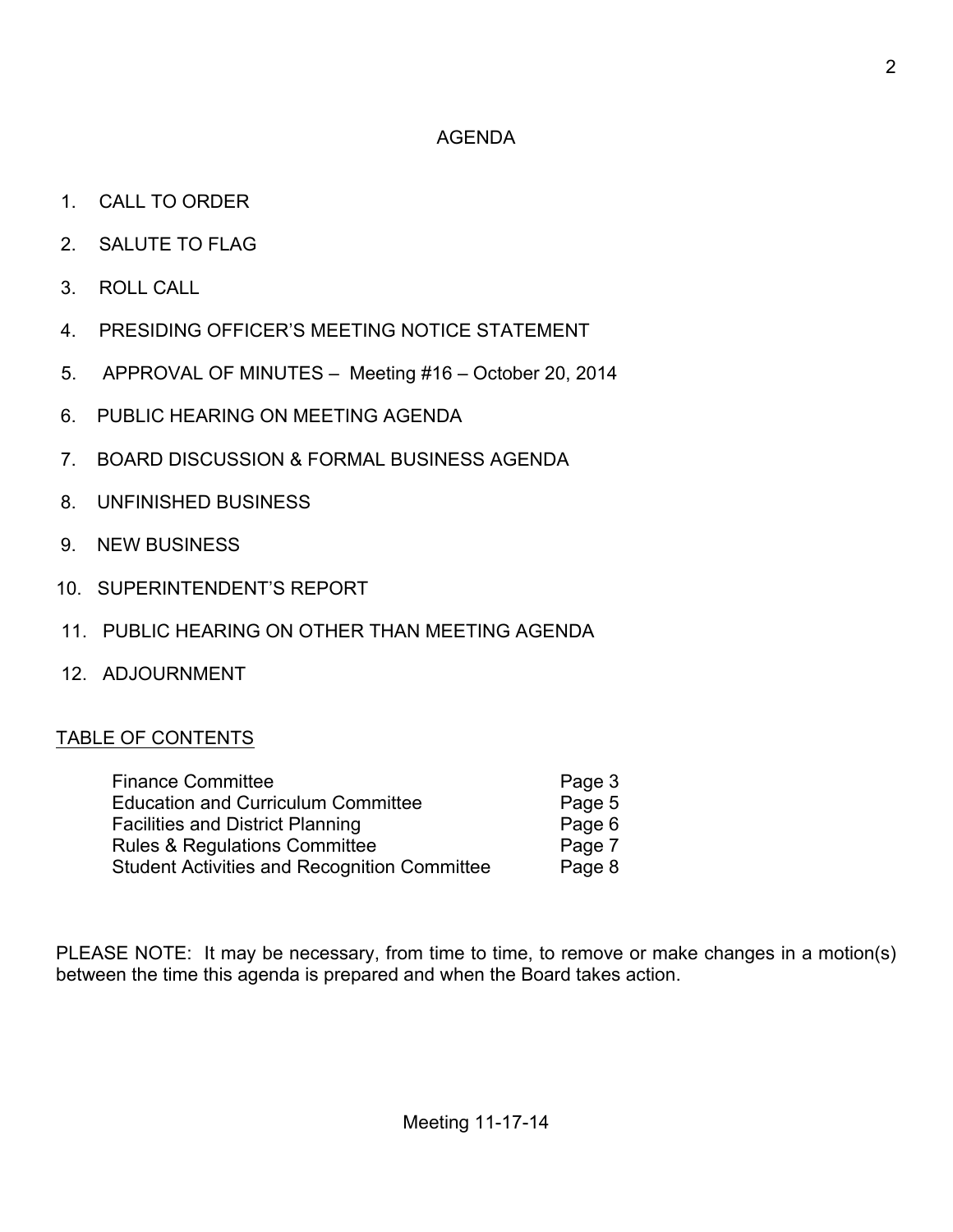Finance Committee: Thomas DiMascio, Chairperson Stephen Vendola Ronald Szwec

Any Board member who takes exception to any of the following listed actions under the category of Finance Committee may so indicate now and a separate motion for each of the excepted actions will be entertained.

| Motion made by     | second by | that the following Finance actions of |
|--------------------|-----------|---------------------------------------|
| the Board numbered | through   | exception actions be adopted.         |

Roll Call For:

- 1. BE IT RESOLVED, by the Lyndhurst Board of Education that it has received and accepts the financial reports of the Secretary and Treasurer of School Monies for the month ended October 31, 2014 and certifies that the reports indicate that no major account or fund is over expended in violation of NJAC 6A:23-2.11(a) and that sufficient funds are available to meet the district's financial obligations for the remainder of the school year. A copy of the certification shall be included in the minutes.
- 2. BE IT RESOLVED, that the payroll for the month ended October 31, 2014 be and the same is hereby approved and ordered paid:

| Payroll | October 15, 2014 \$ 1,101,432.43 |  |
|---------|----------------------------------|--|
|         | October 30, 2014 \$ 1,076,097.96 |  |

3. BE IT RESOLVED, that the attached list of supplies received and services rendered to the Board of Education of the Township of Lyndhurst, County of Bergen, for the month ended October 31, 2014 be and the same are hereby approved and ordered paid:

| Charter School (Fund 10)  | \$ |
|---------------------------|----|
| Current Expense (Fund 11) | \$ |
| Special Revenue (Fund 20) | \$ |
| Debt Service (Fund 40)    | \$ |
|                           |    |
| <b>Grand Total</b>        | S  |
|                           |    |
| General Ledger            |    |

4. BE IT RESOLVED, that cafeteria services rendered to the Board of Education of the Township of Lyndhurst, County of Bergen, for the Month of October 31, 2014, be and the same are hereby approved and ordered paid: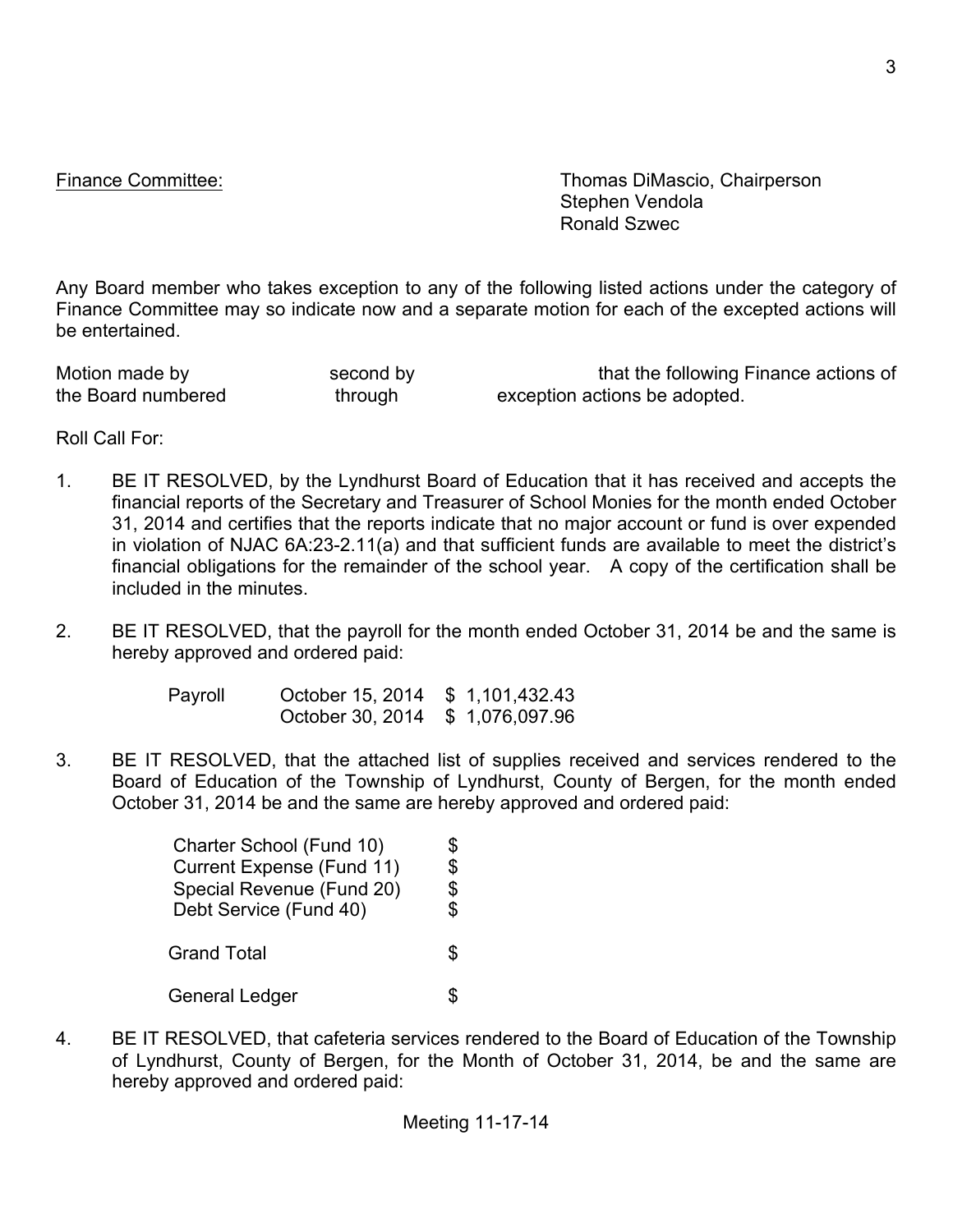| Payroll/Payroll Taxes | \$37,369.13 |
|-----------------------|-------------|
| Supplies              | \$24,760.23 |
| Refunds               | 95.40       |

- 5. BE IT RESOLVED, that the Lyndhurst Board of Education approve the attached transfers for the month of October 2014.
- 6. BE IT RESOLVED, that the Lyndhurst Board of Education authorizes the School Business Administrator to pay the November and December bills.
- 7. BE IT RESOLVED, that the Lyndhurst Board of Education approve the attached Corrective Action Plan of the Audit Report for fiscal year ended June 30, 2014.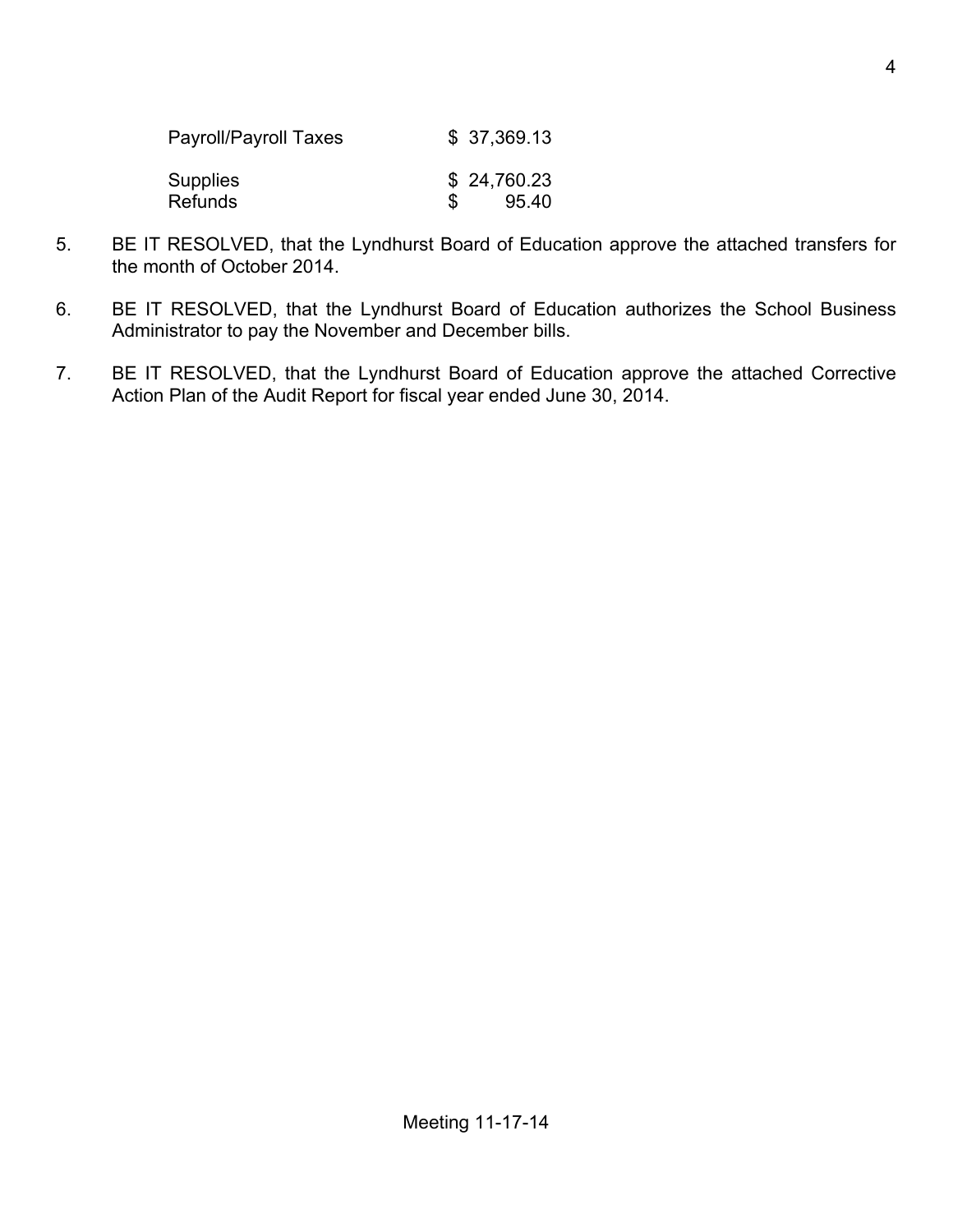Education and Curriculum Committee may so indicate now and a separate motion for each of the excepted actions will be entertained.

Susan Alcuri

Joseph Abruscato

Motion made by second by second by that the following Education and Curriculum Committee actions of the Board numbered through through exception actions be adopted.

Roll Call For:

1. BE IT RESOLVED, at the recommendation of Tracey L. Marinelli, Superintendent of Schools, that the Lyndhurst Board of Education approve the inclusion of the below trip to the Pre-Approved School Trip Listing for Jefferson School:

Education & Curriculum Committee: Josephine Malaniak, Chairperson

Any Board member who takes exception to any of the following listed actions under the category of

DC Entertainment, New York City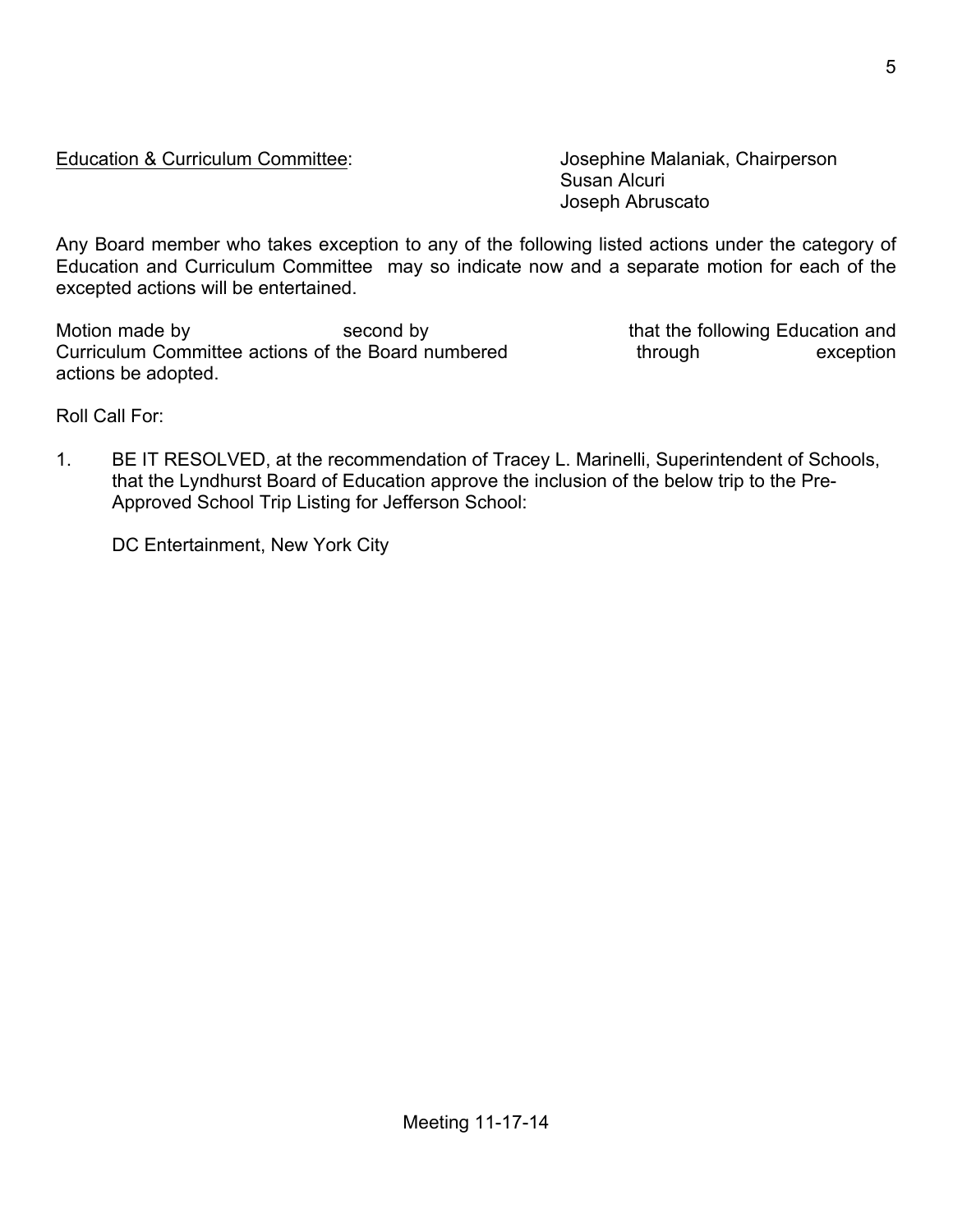## Facilities & District Planning Committee: Stephen Vendola, Chairperson

Ronald Grillo Ronald Szwec

Any Board member who takes exception to any of the following listed actions under the category of Facilities & District Planning Committee may so indicate now and a separate motion for each of the excepted actions will be entertained.

Motion made by second by second by that the following Facilities & District Planning Committee actions of the Board numbered through through exception actions be adopted.

Roll Call For:

1. BE IT RESOLVED, that the Comprehensive Maintenance Plan for the Lyndhurst School District has been reviewed by the Bergen County Office of Education pursuant to N.J.S.A. 18A:7G-9 and N.J.A.C. 6A:26A-3.1 and the plan is in compliance.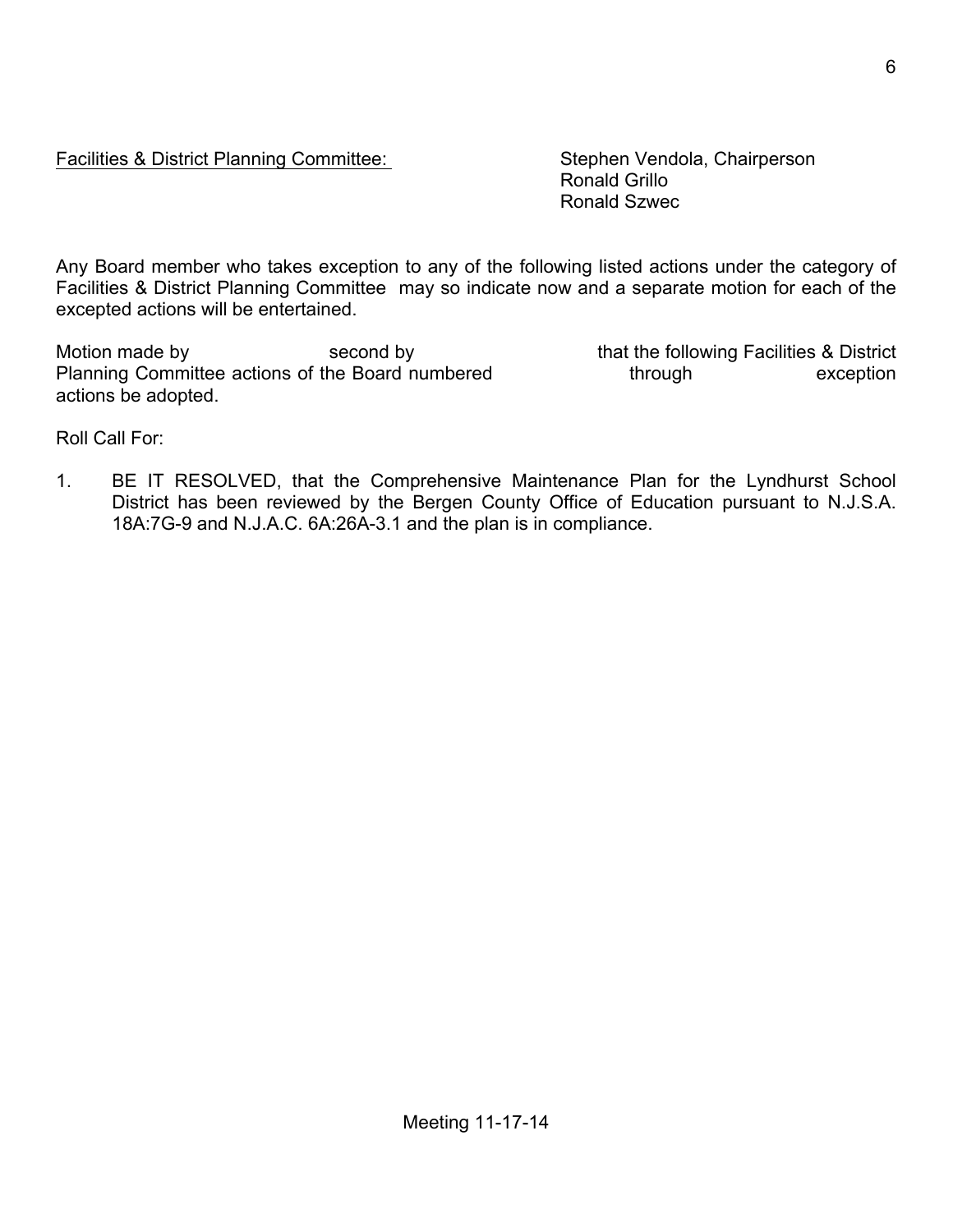Rules & Regulations Committee: Version and Supervisory Joseph Abruscato, Chairperson

Stephen Vendola Sheri Jarvis

Any Board member who takes exception to any of the following listed actions under the category of Rules & Regulations Committee may so indicate now and a separate motion for each of the excepted actions will be entertained.

Motion made by Second by Second by that the following Rules & Regulations Committee actions of the Board numbered through exception actions be adopted.

Roll Call For:

1. BE IT RESOLVED, that the Lyndhurst Board of Education approve the following use of school facilities:

| Organization                                             | Place                                  | Time, Date, Purpose                                                              |
|----------------------------------------------------------|----------------------------------------|----------------------------------------------------------------------------------|
| <b>Lyndhurst Music Association</b>                       | <b>High School</b><br><b>Band Room</b> | $7.00$ p.m. $-9.00$ p.m.<br>10/20/14<br><b>Band Association Meeting</b>          |
| <b>Lyndhurst Parks</b>                                   | Jefferson School<br>Gym                | 6:00 p.m. $-7:30$ p.m.<br>11/5, 11/12, 11/19 & 11/26/14<br><b>Handicap Bocce</b> |
| <b>Lyndhurst Music Association</b>                       | High School<br><b>Band Room</b>        | $5.45$ p.m. $-9.00$ p.m.<br>11/10/14<br><b>Association Parent Meeting</b>        |
| Lyndhurst Adult Workshop/<br><b>Lyndhurst Recreation</b> | <b>High School</b><br>Auditorium       | $5.00$ p.m. $-9.00$ p.m.<br>12/13/14<br>Handicap Music Program                   |
| Lyndhurst Parks                                          | <b>High School</b><br>Gym              | $7:00$ a.m. $-12:00$ p.m.<br>1/17, 1/24 & 2/14/15<br>Wrestling                   |
| <b>Lyndhurst Parks</b>                                   | <b>High School</b><br>Gym              | 6:30 a.m. $-7:00$ p.m.<br>1/31/15<br><b>Cheering Competition</b>                 |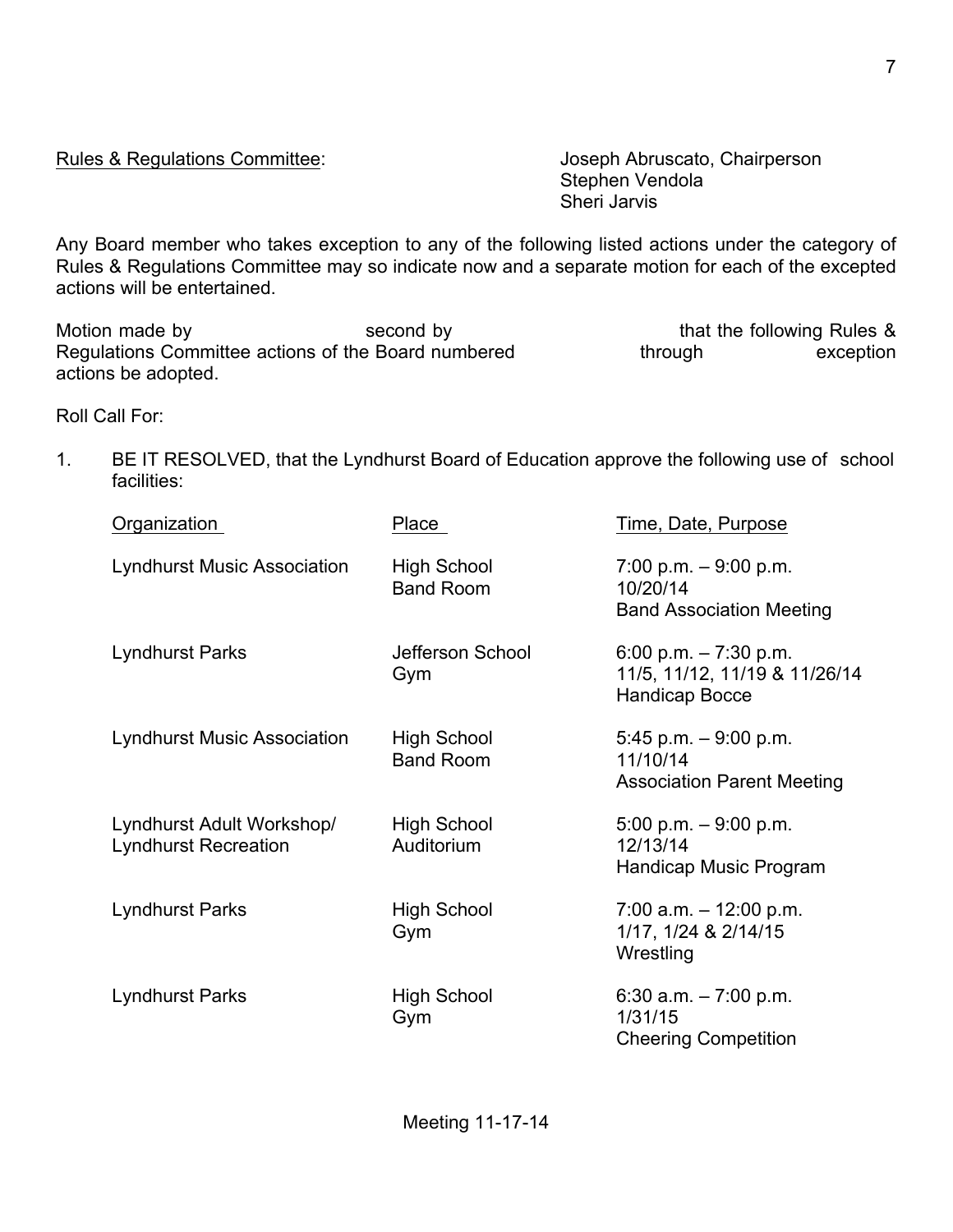Student Activities & Recognition Committee: Sheri Jarvis, Chairperson

Josephine Malaniak Joseph Abruscato

Any Board member who takes exception to any of the following listed actions under the category of Student Activities & Recognition Committee may so indicate now and a separate motion for each of the excepted actions will be entertained.

Motion made by second by second by that the following Student Activities & Recognition Committee actions of the Board numbered through through exception actions be adopted.

Roll Call For:

- 1. BE IT RESOLVED, that the Lyndhurst Board of Education approve home instruction for (1) student, subject to state approval.
- 2. BE IT RESOLVED, that the Lyndhurst Board of Education grant permission for (1) ED student to attend BCSSD's North Street School in Teterboro, at a tuition of \$55,450.00, pro-rated, effective October 23, 2014. Transportation will be provided by South Bergen Jointure Commission.